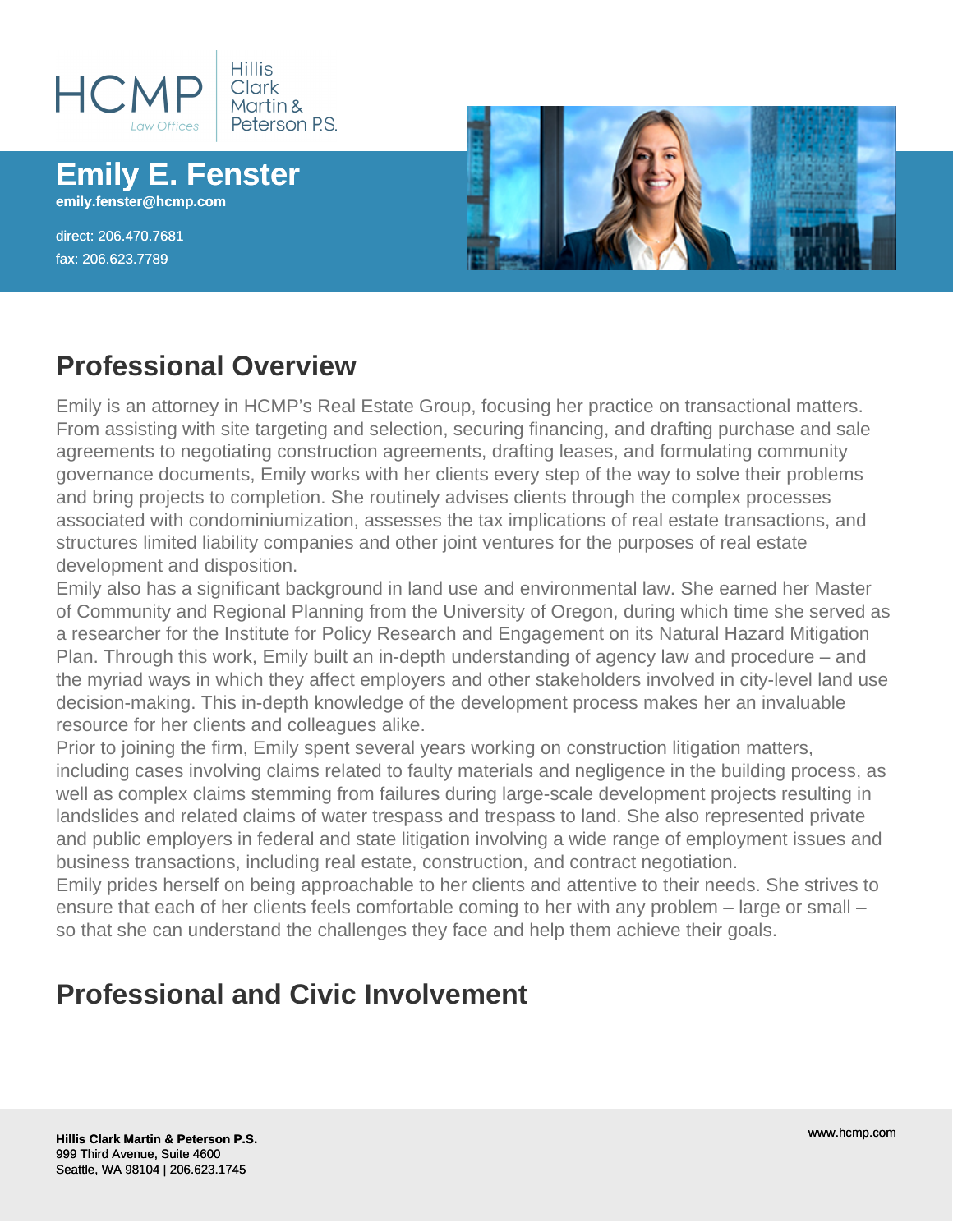

- Washington State Bar Association
- King County Bar Association
- Washington Women Lawyers
- Oregon State Bar, Quality of Life Committee
- Oregon Women Lawyers

## **Honors / Awards / Prior Experience**

- Associate Attorney, Preg O'Donnell & Gillett, 2020 2021
- Honors Attorney, University of Oregon Office of the General Counsel, 2018 2020
- Legal Intern, Portland State University Office of the General Counsel, 2017 2018
- Graduate Research Fellow, Ecosystem Workforce Program, Institute for a Sustainable Environment, 2016 2017
- Natural Hazard Mitigation Plan Researcher, Institute for Policy Research and Engagement, 2017

# **Education**

J.D., University of Oregon School of Law, 2018

- Co-Director, Land Air Water
- Conference Co-Director, Public Interest Environmental Law Conference

Master of Community and Regional Planning, University of Oregon, 2018

Thesis, June 2018, Community Coalitions & Community Benefit Agreements: Opportunities to Ensure Climate Change Mitigation Through Collaborative Planning

B.A., Communications, Washington State University, magna cum laude, 2014

• NCAA Division I Women's Swimming Team member

# **Bar/Court Admissions**

State of Washington